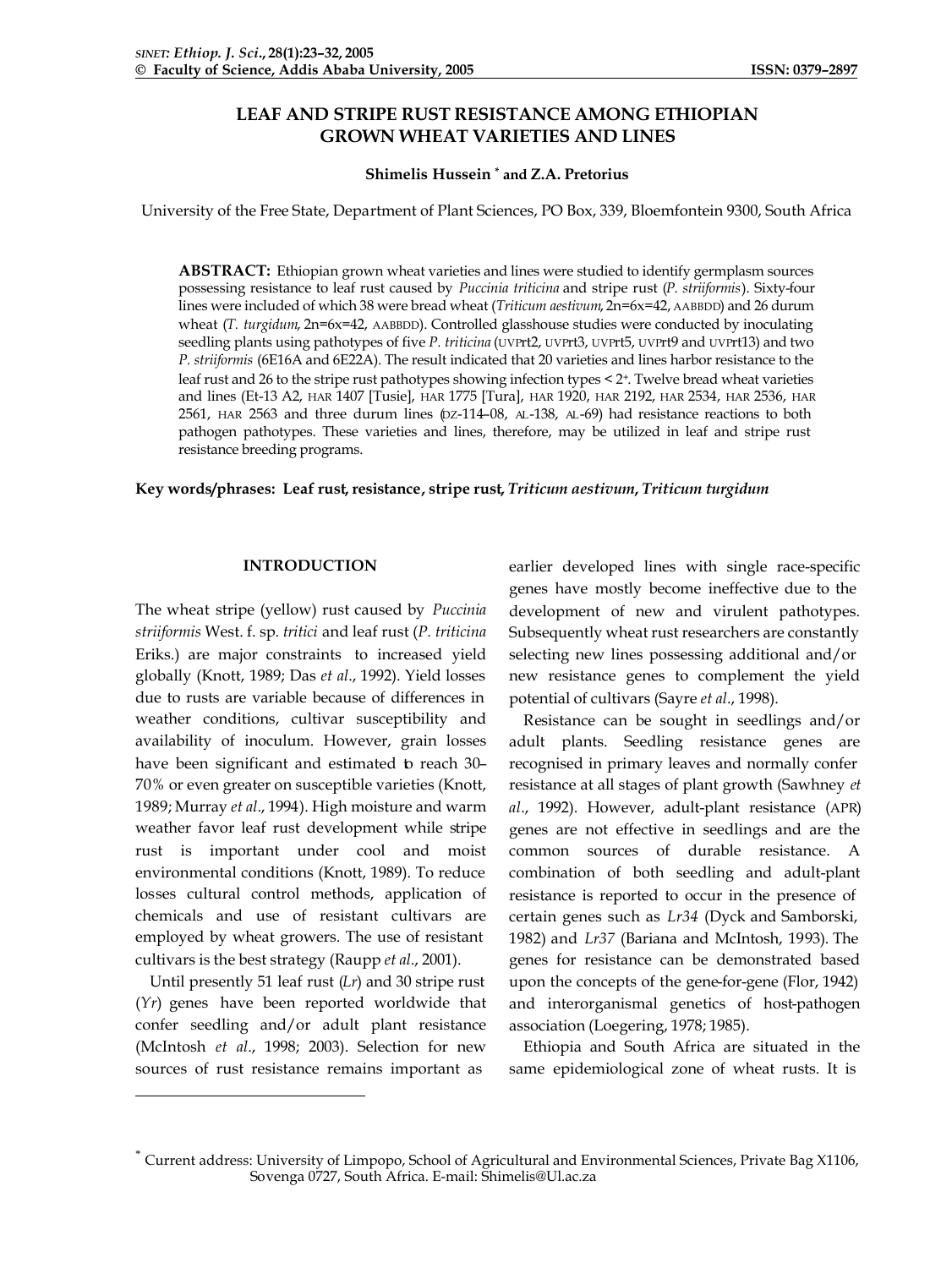reported that within the same zone there is relatively free movement of the rust spores and the virulence of a rust population will tend to be similar. However, virulence shifts may occur from area to area within a zone if the predominant cultivars in different areas carry different genes for resistance (Knott, 1989). In Ethiopia the wheat rusts obstruct stable wheat production and productivity (Dagnachew Yirgou, 1967; Eshetu Bekele, 1985; Ayele Badebo *et al*., 1990). Yield losses due to wheat rusts may vary according to climatic conditions and cropping systems. However, it is not well quantified in economic terms. Farmers in Ethiopia still require improved rust resistant wheat varieties and lines to reduce yield losses. It is important to identify sources of resistance and exploit them in a resistance breeding programs. Selection for resistance among Ethiopian grown varieties and lines would be feasible as the country is believed to be the centre of diversity of durum wheat (*Triticum turgidum* L., AABB, 2n=4x=28) (Vavilov, 1951; Harlan, 1969; 1992; Zohary, 1970). The present study has aimed at identifying germplasm sources possessing resistance to leaf rust and stripe rust among Ethiopian grown bread wheat (*T. aestivum* L., AABBDD, 2n=6x=42) and durum wheat. The information may help wheat rust researchers to introgress resistance genes to susceptible wheat cultivars and for subsequent gene deployment.

## **MATERIALS AND METHODS**

# *Plant materials*

A total of 64 bread wheat and durum wheat varieties and lines were included in the experiments. The list and detailed description of lines is presented in Table 1. Supplemental lines were included for comparative assessment. Ethiopian grown bread wheat and durum wheat seeds were kindly made available by Dr. Tadesse Dessalegn, from Adet Agricultural Research Centre of the Amhara Regional State, Ethiopia.

**Table 1. Ethiopian-grown bread and durum wheat varieties and lines used in the study.**

|     |                                | Year released/ |                                                             |
|-----|--------------------------------|----------------|-------------------------------------------------------------|
| No. | Variety/line                   | Registered     | Cross/selection                                             |
|     | Bread wheat (2n=6x=42, AABBDD) |                |                                                             |
| 1.  | Et-13 A2                       | 1981           | UO105 Sel. x ENKOY                                          |
| 2.  | HAR1709 (MITIKE)               | 1993           | BOW28/RBC                                                   |
| 3.  | K 6290-Bulk                    | 1977           | (AF.MAYO x GEM) x Romany                                    |
| 4.  | K 6295-4A                      | 1980           | Romany x GB-Gamenya                                         |
| 5.  | Enkoy                          | 1974           | [HEBRAND sel./(WIS 245/ SUP51)]//[FR-FN/Y) <sup>2</sup> .A) |
| 6.  | Romany B.C.                    | 1974           | $NA^{(a)}$                                                  |
| 7.  | Kanga                          | 1993           | MENCO/(WIS245 x SUP51)/(FR-FN/Y) <sup>2</sup> .A            |
| 8.  | Mamba                          | 1973           | $(AF.MY48/WIS245 x UP51)x(FR-FN/Y)^2.A$                     |
| 9.  | Dereselign                     | 1974           | CI8154/2*FR                                                 |
| 10. | Israel                         | Pre-1949       | <b>NA</b>                                                   |
| 11. | Bonde                          | Pre-1949       | <b>NA</b>                                                   |
| 12. | Salmayo                        | 1966           | <b>NA</b>                                                   |
| 13. | Lakech                         | 1970           | PJ62/GB55 (118156)                                          |
| 14. | Payon 76                       | 1982           | VCM//CNO/7C/3/KAL/BB (PAVON)                                |
| 15. | Dashen                         | 1984           | KVZ/BUHO//KAL/BB (VEERY 5)                                  |
| 16. | Batu                           | 1984           | GLL/CUC//KVZ/SX (SUNBIRD)                                   |
| 17. | Gara                           | 1984           | AU//KAL/BB/3/WOP (BOBWHITE)                                 |
| 18. | <b>HAR407</b>                  | 1987           | KVZ/BUHO// KAL/BB (VEERY 15)                                |
| 19. | <b>HAR416</b>                  | 1987           | AU//KAL/BB/3/WOP (BOBWHITE 28)                              |
| 20. | HAR1685 (KUBSA)                | 1994           | ND/VG9144//KAL/BB/3/YACO/4/VEERY #5 (ATTILA)                |
| 21. | HAR710 (WABE)                  | 1994           | MRL/BUC                                                     |
| 22. | HAR604 (GALAMA)                | 1995           | 4777*2//FLN/GB/3/PVN                                        |
| 23. | HAR 1522 (ABOLA)               | 1997           | BOW/BUC                                                     |
| 24. | HAR1407 (TUSIE)                | 1997           | COOK/VEE//DOVE/SERI                                         |
| 25. | HAR 1595 (MAGAL)               | 1997           | F3.71/TRM//BUC/3/LIRA                                       |
| 26. | <b>HAR1706</b>                 | Advanced line  | Bow 'S'                                                     |
| 27. | <b>HAR 1775 (TURA)</b>         | 1999           | AROYR Sel.60/1989                                           |

**NA=not available**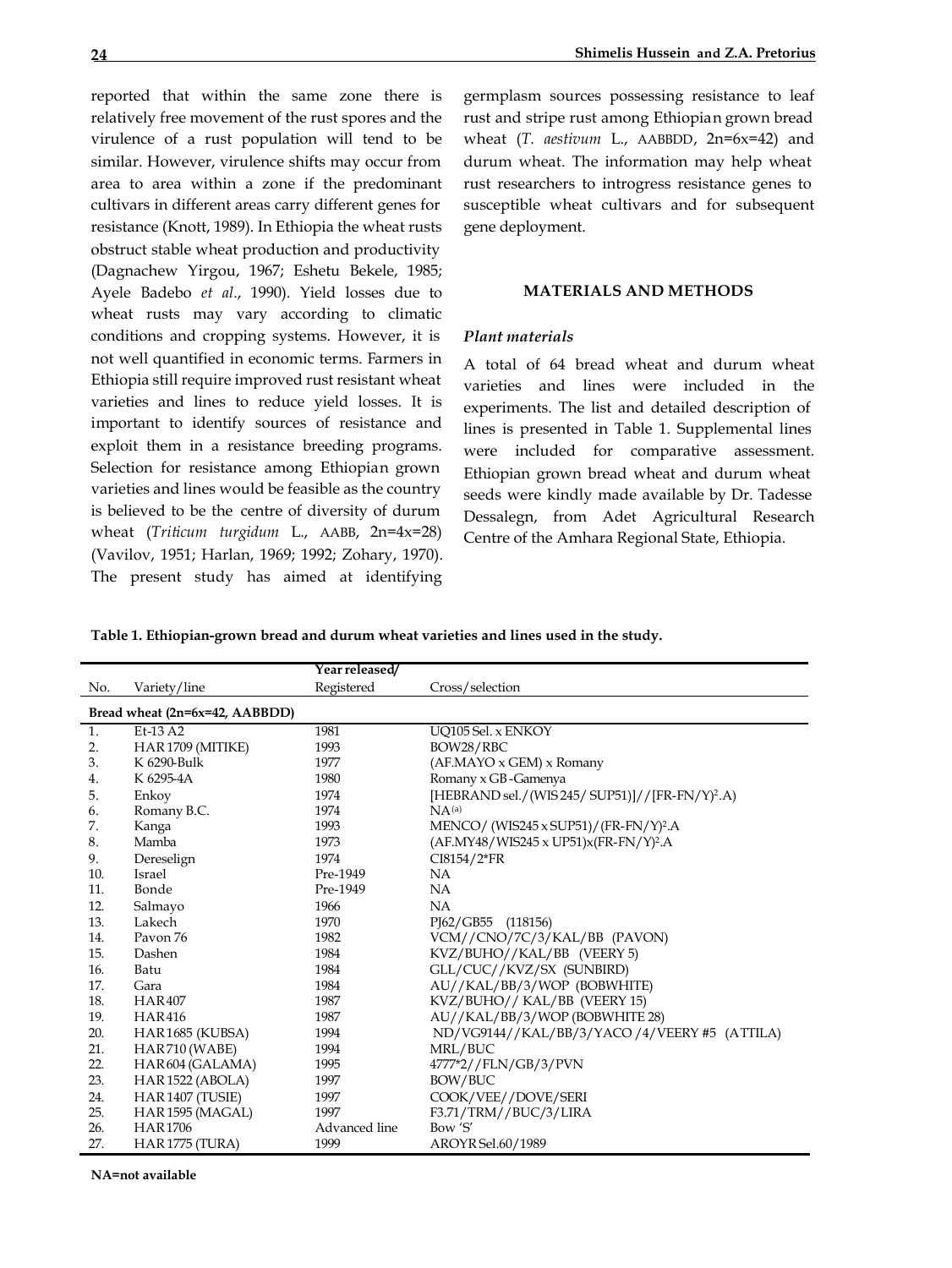## **Table 1. (Contd).**

|     |                              | Year released/ |                                                 |
|-----|------------------------------|----------------|-------------------------------------------------|
| No. | Variety/line                 | registered     | Cross/selection                                 |
| 28. | <b>HAR1863</b>               | Advanced line  | <b>BOW/URE</b>                                  |
| 29. | HAR1868 (SHINA)              | 1999           | GOV9/AZ//MUS/3/R37/GHL21//KAL/BB/4/ANI          |
| 30. | <b>HAR1901</b>               | Advanced line  | BUC /FLK //MYNA/VUL                             |
| 31. | <b>HAR1920</b>               | 2000           | MON / VEE / / SARA                              |
| 32. | <b>HAR2192</b>               | 2002           | CM75113-B-5M-1Y-O5M-3Y-2B-OY (MILAN)            |
| 33. | <b>HAR2501</b>               | 2000           | CHIL/PRL                                        |
| 34. | <b>HAR2508</b>               | 2003           | BJY/COC//PRL/BOW                                |
| 35. | <b>HAR2534</b>               | 2003           | ND/VG9144//KAL/BB/3YACO/4/CHIL                  |
| 36. | HAR2536                      | 2000           | PRL/VEE6/MYNA/VUL (PRINIA)                      |
| 37. | <b>HAR2561</b>               | Candidate      | CM90722-22Y-OM-OY-3M-OY-4M-1M-OY (PRINIA)       |
| 38. | <b>HAR2563</b>               | Candidate      | CHUM18//JUP/BJY                                 |
|     | Durum wheat (2n=4x=28, AABB) |                |                                                 |
| 39. | $E-26$                       | NA             | Landrace                                        |
| 40. | DZ-114-08                    | 1966           | Landrace                                        |
| 41. | AL-138                       | NA             | Landrace                                        |
| 42. | $AL-69$                      | NA             | Landrace                                        |
| 43. | CADU #17                     | NA             | Landrace                                        |
| 44. | <b>BAHIRSEDED</b>            | NA             | Landrace                                        |
| 45. | <b>BOOHAI</b>                | 1982           | COO/CII                                         |
| 46. | <b>BOOHAI</b> "S"            | 1982           | CD 3862-1BS-1BS-1GDZ-1GDZ                       |
| 47. | <b>FOKA</b>                  | 1983           | Cocorit 71/Candeal II                           |
| 48. | <b>KILINTO</b>               | 1994           | ILLUMILO/INRAT69//BOOHAI/3/HorA/4/CIT 71/JORO   |
| 49. | Ld-357                       | 1979           | Ld-357/CI8155                                   |
| 50. | <b>OUAMY</b>                 | 1997           | FG/CR/FG/DOM/6/HUI                              |
| 51. | $TOB - 66$                   | 1997           | REICHNBACHII/LD357//DUCK/YEL                    |
| 52. | FETAN (TOP-2)                | NA             | NA                                              |
| 53. | DZ-393-4 (BICHENA)           | 1995           | Illumilo/Cocori 71                              |
|     |                              |                | Dz04-1169/Dz04-129/Yemen Cit /PLCS/3/Tugaroy    |
| 54. | DZ-2023                      | NA             | B.B/4//5/Chen/PCHI//HUI/TUB:3                   |
| 55. | DZ-1691                      | <b>NA</b>      | Boohai//Cit71/Candeal II                        |
| 56. | DZ-2085 (ASSASA)             | 1997           | CHO/TARU//YAU/3/Fg/4/Fg/ kr/5/Fg/Dom /6/HUI     |
| 57. | DZ-1050                      | 2000           | Boohai/ULNV                                     |
| 58. | DZ-1052                      | NA             | Boohai/4/Mexi//Chap/21563/3/Fg                  |
| 59. | Gerardo                      | 1976           | VZ466/61-B0xLDsXGII                             |
| 60. | Cocorit 71                   | 1976           | RAE/4/ TC60// TW63/3/3/AA                       |
| 61. | DZ-575                       | NA             | Boohai/GDO Dz 466/61-130K Gll                   |
|     |                              |                | Hora/Cit //JOO/GS/3/Some/4/Hora/Raspinegro//CM/ |
| 62. | DZ-1640 (ROBE)               | 1999           | 9908/3/Rahum                                    |
| 63. | DZ-966                       | <b>NA</b>      | NA                                              |
| 64. | DZ-1928-2                    | NA             | <b>NA</b>                                       |

**NA=not available**

## *Growing conditions*

Resistance was studied through two independent tests by growing seedling plants in controlled rust free glasshouse cubicles at the University of the Free State, South Africa. Studies were conducted from September through December 2002 and April to August 2003. From each variety and line 10–15 seeds were sown in a 10 cm diameter plastic pots filled with steamsterilized soil. For leaf rust studies, the glasshouse day and night temperature was maintained at  $20 \pm$ 5°C and 14  $\pm$  5°C, respectively with a day light regime of 14 h. The stripe rust studies were carried out by maintaining the glasshouse temperature at

 $17 \pm 2$ °C with 16 h light and 8 h night regimes. The daylight was supplemented with 120 µmolm<sup>2</sup>s<sup>-1</sup> photosynthetically active radiation that was emitted from cool white fluorescent tubes arranged directly above plants. Seedling of 2 to 3 cm long were fertilized with a solution that contained 12.5%N, 8.3%P, 4.2%K and 0.5%Zn (Omnia Fertilizer Limited) at a rate of 10 g/l and a solution of 50 ml was applied per pot.

# *Rust pathotypes, inoculum preparation and incubation*

Single pathotype of UVPrt2, UVPrt3, UVPrt5, UVPrt9 and UVPrt13 of *P. triticina* and 6E16A and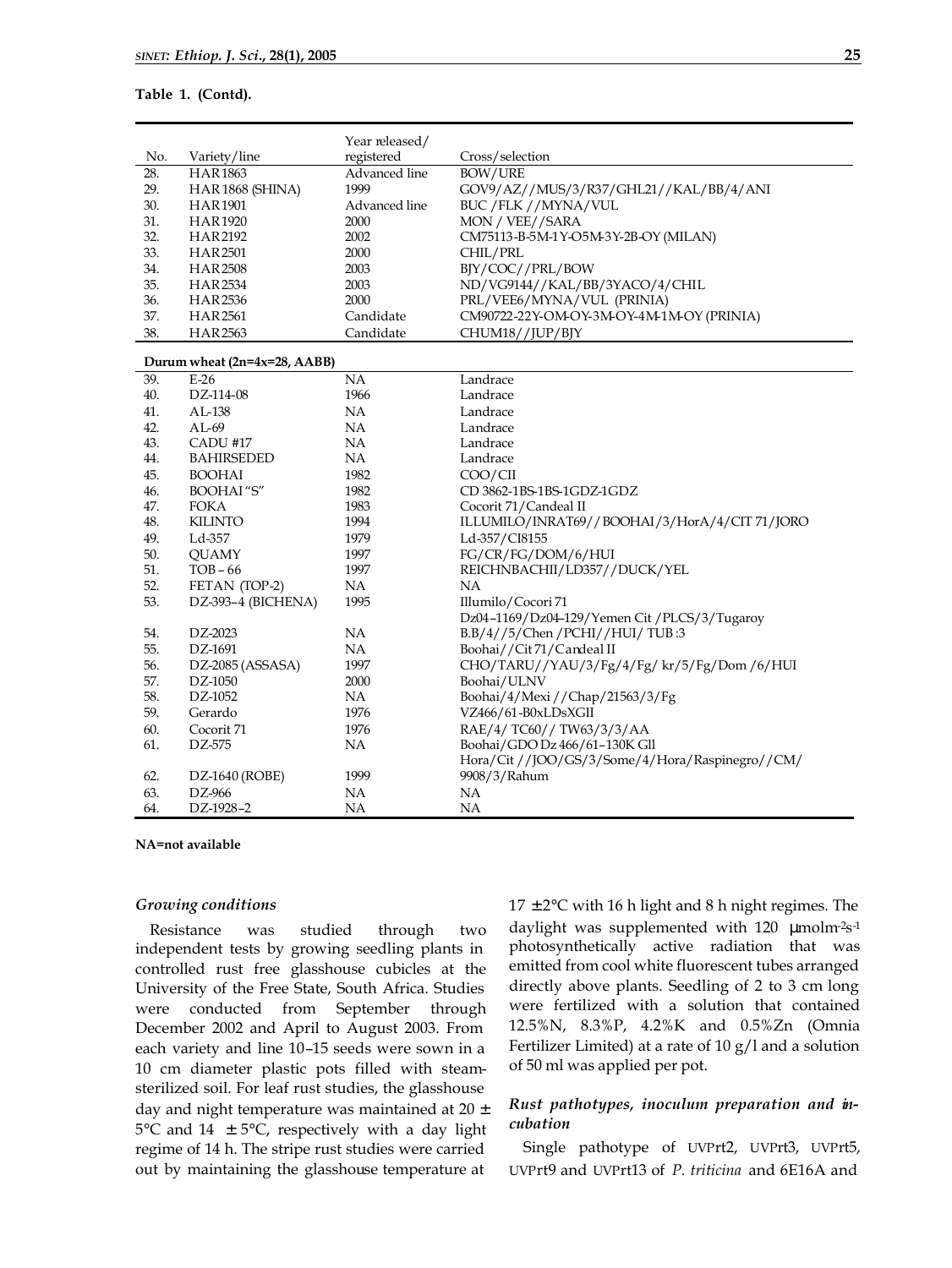6E22A of *P. striiformis* were used for inoculating seedling plants. The Department of Plant Sciences, the University of the Free State (South Africa) supplied the pathotypes. Based on the infection types on South African differential sets, the avirulence/virulence pattern of the pathotypes with respect to array of named resistance genes is presented in Table 2.

Fresh and sufficient inoculum was prepared using susceptible selective hosts (Table 2). At emergence seedlings of the selective hosts were treated with a solution of maleic hydrazide (MH) to retard plant development and encourage sporulation. A MH solution was prepared at a rate of 0.3 g/l and 50 ml/pot basally applied. Two days after applying MH, seedlings were fertilized with a solution as described above. Week old seedlings were infected by spraying with urediniospores of both pathotypes. Fresh inoculum of stripe rust was used from growth chambers for inoculating the selective hosts. While urediniospores of leaf rust pathotypes kept under ultra low temperature (-156 °C) in gelatin capsules were used after heat shock in warm water at 47°C for 6 min. For inoculations urediospores were suspended in light mineral oil (Soltrol 70). The upper surfaces of primary leaves were uniformly inoculated with a pressurized sprayer by putting pots in an inoculation booth

that was automatically rotating to allow uniform spraying. The booth was thoroughly cleaned after spraying and different pathotypes were handled separately to prevent contamination. Inoculated seedlings were allowed to dry for about 2 h before they were incubated. Leaf rust inoculated sets were incubated for 16 h at 20 to 24°C by placing in a moist chamber (96% RH) while the stripe rust set was incubated for  $48$  h at  $6C$ . Seedlings were taken from the moist chambers and allowed to dry slowly for another 2 h and moved to glasshouse cubicle until sufficient spores were harvested for inoculating test plants.

Week old seedlings of test lines and varieties were infected by spraying with a single pathotype of leaf rust and stripe rust urediospores. For inoculation, fresh spores were harvested from susceptible hosts and a solution was prepared at standard spore concentration of 40 x 10<sup>4</sup> urediospores/ml oil. The concentration was established by mixing about 1.5 mg of urediospores per ml of the mineral oil followed by counting the number of spores under a counting chamber and light microscope. Before each inoculation suspensions were adjusted to the appropriate density. Growing conditions as well as pre- and post-inoculation procedures were followed as described above.

**Table 2. Avirulence/virulence combinations of South African pathotypes of** *Puccinia triticina* **(UVPrt2, UVPrt3 UVPrt5 UVPrt9 and UVPrt13) and** *Puccinia striiformis* **(6E16A and 6E22A) and susceptible hosts used for increasing the pathotypes.**

| Pathotype | Avirulence/Virulence genes                                                                                                   | Susceptible host |
|-----------|------------------------------------------------------------------------------------------------------------------------------|------------------|
| UVPrt2    | Lr1, Lr2a, Lr2b, Lr3ka, Lr11, Lr15, Lr17, Lr20, Lr24, Lr26,<br>Lr30/Lr2c, Lr3a, Lr3bg, Lr10, Lr14a, Lr16                     | Zaragoza         |
| UVPrt3    | Lr3a, Lr3bg, Lr3ka, Lr10, Lr11, Lr14a, Lr16, Lr17, Lr20, Lr26,<br>Lr30/Lr1, Lr2a, Lr2b, Lr2c, Lr15, Lr24                     | Agent            |
| UVPrt5    | Lr1, Lr2a, Lr3bg, Lr10, Lr11, Lr14a, Lr15, Lr17, Lr24,<br>Lr26/Lr2b, Lr2c, Lr3a, Lr3ka, Lr16, Lr20, Lr30                     | Thew             |
| UVPrt9    | Lr2a, Lr2b, Lr3bg, Lr15, Lr16, Lr17, Lr26, Lr30/Lr1, Lr2a, Lr2b,<br>Lr2c, Lr10, Lr14a, Lr15, Lr17, Lr24                      | Karee            |
| UVPrt13   | Lr3a, Lr3bg, Lr3ka, Lr11, Lr16, Lr20, Lr30/Lr1, Lr2a, Lr2b,<br>Lr2c, Lr10, Lr14a, Lr15, Lr17, Lr24, Lr26                     | Gamtoos          |
| 6E16A     | Yr1, Yr3a, Yr4, Yr4a, Yr4b, Yr5, Yr9, Yr10, Yr15, Yr24, Yr25,<br>Yr26, Yr27/Yr2, Yr6, Yr7, Yr8, Yr11, Yr14, Yr17, Yr18, Yr19 | Morocco          |
| 6E22A     | Yr1, Yr3a, Yr4, Yr4a, Yr4b, Yr5, Yr9, Yr10, Yr15, Yr24, Yr25,<br>Yr26/Yr2, Yr6, Yr7, Yr8, Yr11, Yr14, Yr17, Yr18, Yr19, Yr27 | Morocco          |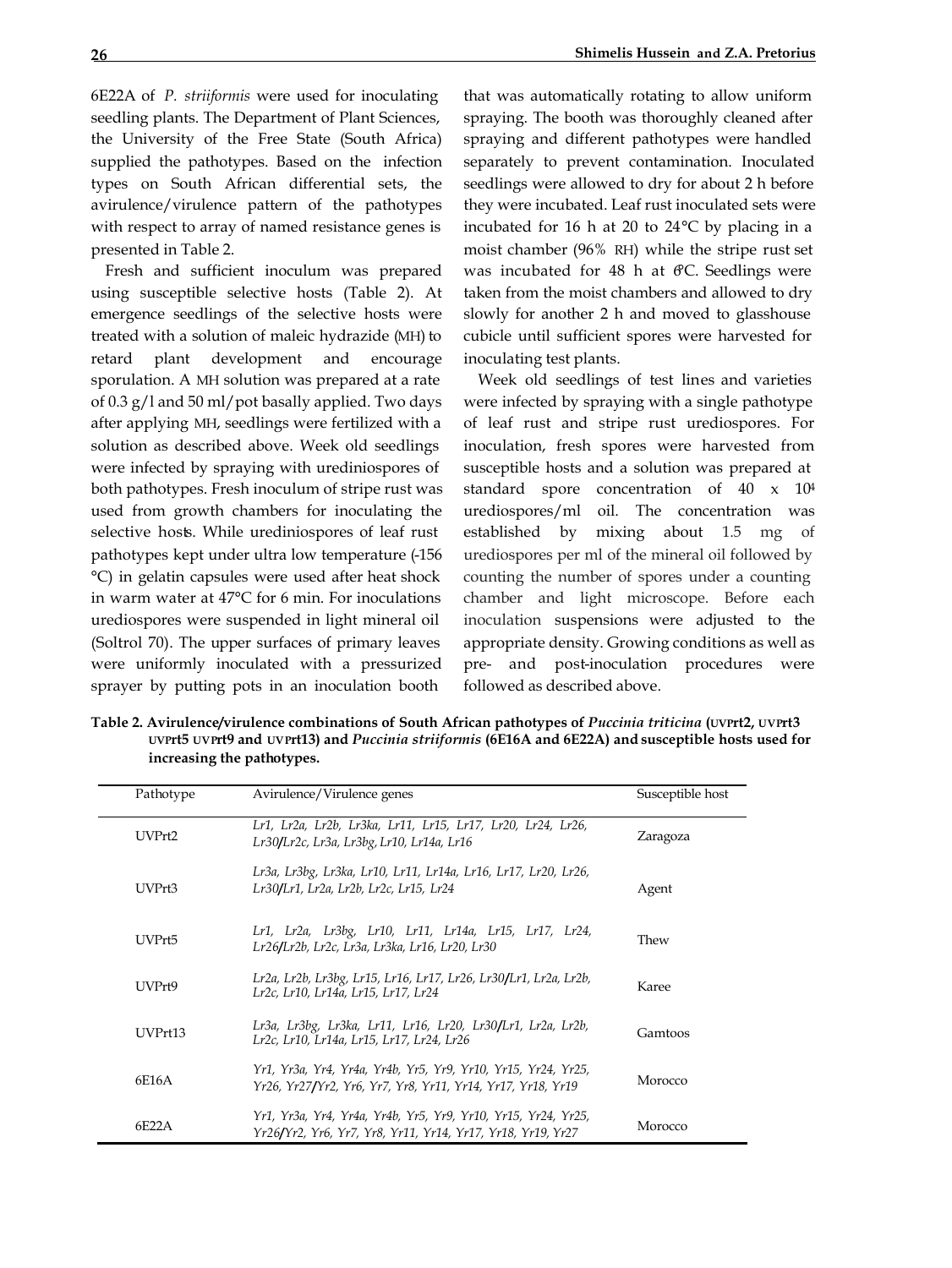#### *Infection type assessment*

Infection types (ITs) were scored from primary seedling leaves of 14, and 14 to 16 days after inoculation, respectively of leaf rust and stripe rust inoculated varieties and lines. The Stakman *et al*. (1962) scale as modified by Roelfs (1988) was used as a guide and the ITs were decided on 0 to 4 scale (Table 3). IT readings of 3 (medium-size uredia with/without chlorosis) and 4 (large uredia without chlorosis or necrosis) were regarded to

show a compatible reaction. Other readings, *i.e*., 0 (immune), ; (flake), 1 (small uredia with necrosis), 2 (small to medium uredia with chlorosis or necrosis) were incompatible. Pustules that were accompanied by chlorosis or necrosis were indicated by "C" and "N"; respectively (Table 3). The variations above the established pustule sizes were indicated by a plus or minus sign (McIntosh *et al*., 1995).

**Table 3. Seedling infection typesa of 38 bread wheat and 26 durum wheat grown in Ethiopia when tested to pathotypes of** *Puccinia triticina* **and** *Puccinia striiformis*

| No.            | Line                | Pathogen and pathotype |                |                  |                  |                |                  |                |  |
|----------------|---------------------|------------------------|----------------|------------------|------------------|----------------|------------------|----------------|--|
|                |                     | P. triticina           |                |                  |                  |                |                  | P. striiformis |  |
|                |                     | UVPrt2                 | UVPr3          | UVPrt5           | UVPrt9           | UVPrt13        | 6E16A            | 6E22A          |  |
|                | <b>Bread wheat</b>  |                        |                |                  |                  |                |                  |                |  |
| $\mathbf{1}$   | Et-13 A2            | 1 <sub>N</sub>         | $\mathbf{1}$   | $\mathbf{1}$     | 1N               | 1N             | 1 <sub>N</sub>   | 1N             |  |
| $\overline{2}$ | <b>HAR1709</b>      | 2C                     | 3C             | 2C               | 3                | 3              | 3                | 2C             |  |
| 3              | K 6290-BULK         | 1N                     | 3C             | 2C               | 2C               | 1N             | 3C               | $\mathfrak{Z}$ |  |
| 4              | K 6295-4A           | 2C                     | 1 <sub>N</sub> | 3C               | 3                | 3              | 2C               | $\overline{2}$ |  |
| 5              | <b>ENKOY</b>        | 3                      | 3C             | 3C               | 3                | 3              | ;C               | 1N             |  |
| 6              | <b>KANGA</b>        | 2C                     | 3              | $\mathfrak{Z}$   | 1 <sup>C</sup>   | 2C             | 2C               | 2C             |  |
| 7              | ROMANY B.C.         | 1 <sup>C</sup>         | 3 <sup>C</sup> | 2C               | 3 <sup>C</sup>   | 3              | 3C               | $\overline{4}$ |  |
| 8              | <b>MAMBA</b>        | 1 <sup>C</sup>         | 4              | 3                | 3                | 3C             | 3C               | 3C             |  |
| 9              | <b>DERESELIGN</b>   | 2C                     | 3              | 4                | 3                | 3              | 1 <sup>C</sup>   | 3C             |  |
| 10             | <b>ISRAEL</b>       | 3                      | 3              | $\overline{4}$   | 3                | 3              | 2C               | $\overline{4}$ |  |
| 11             | <b>BONDE</b>        | 2C                     | $\overline{4}$ | 3C               | $\overline{4}$   | $\overline{4}$ | 1 <sub>N</sub>   | 3C             |  |
| 12             | SALAMAYO            | $2+C$                  | $\overline{4}$ | 2C               | 2C               | 3              | $\mathfrak{Z}$   | $\mathfrak{Z}$ |  |
| 13             | LAKECH              | 2C                     | 3              | 2C               | 3                | $\overline{4}$ | $\overline{4}$   | $\overline{4}$ |  |
| 14             | PAVON <sub>76</sub> | $\cdot$                | 1N             | $\ddot{ }$       | 3                | 3              | $\overline{4}$   | $\overline{4}$ |  |
| 15             | <b>DASHEN</b>       | $\cdot$                | 1N             | 3C               | 1N               | 3              | ;N               | :N             |  |
| 16             | <b>BATU</b>         | $\boldsymbol{0}$       | $\cdot$        | $\ddot{ }$       | $\ddot{ }$       | 3              | ;N               | ; $N$          |  |
| 17             | <b>GARA</b>         | $\boldsymbol{0}$       | ;N             | ;N               | ;N               | 3              | ;N               | ; $N$          |  |
| 18             | <b>HAR407</b>       | $\cdot$                | 1 <sub>N</sub> | ;N               | ;N               | 3              | 1 <sub>N</sub>   | ;N             |  |
| 19             | <b>HAR416</b>       | $\cdot$                | ;N             | $\frac{1}{\ell}$ | 1N               | 3C             | ;N               | ;N             |  |
| 20             | HAR1685 (KUBSA)     | 1 <sub>N</sub>         | 4              | $\overline{4}$   | $\overline{4}$   | $\overline{4}$ | 3C               | 3C             |  |
| 21             | HAR710 (WABE)       | $\boldsymbol{0}$       | $\cdot$        | $\cdot$          | 1N               | $\cdot$        | 3                | 1N             |  |
| 22             | HAR604 (GALAMA)     | $\mathbf{1}$           | ;N             | 1N               | 1N               | $\cdot$        | 1 <sup>N</sup>   | 3              |  |
| 23             | HAR1522 (ABOLA)     | 0                      | 1 <sub>N</sub> | $\cdot$          | 1 <sub>N</sub>   | $\cdot$        | 1 <sub>N</sub>   | 3              |  |
| 24             | HAR1407 (TUSIE)     | $\boldsymbol{0}$       | 1N             | $\cdot$          | $\cdot$          | $\cdot$        | $\cdot$          | $\ddot{ }$     |  |
| 25             | <b>HAR1595</b>      | ;                      | 2C             | 3                | 3                | 3              | 1 <sub>N</sub>   | 1N             |  |
| 26             | <b>HAR1706</b>      |                        | 2C             | 1N               | 3                | $\cdot$        | 1 <sub>N</sub>   | ;N             |  |
| 27             | HAR1775 (TURA)      | $\cdot$                | ;N             | $\cdot$          | 1 <sub>N</sub>   | $\cdot$        | 1 <sub>N</sub>   | ; $N$          |  |
| 28             | <b>HAR 1863</b>     | $\mathbf{0}$           | 3              | $\cdot$          | $\boldsymbol{,}$ | 3              | $\boldsymbol{0}$ | ;N             |  |
| 29             | HAR1868 (SHINA)     | 1N                     | 3C             | 3                | 3                | $\overline{4}$ | 3C               | 3C             |  |
| 30             | <b>HAR1901</b>      | $\mathbf{1}$           | 3C             | 2C               | $\overline{4}$   | 3C             | ;N               | 3C             |  |

a Results confirmed from two separate tests.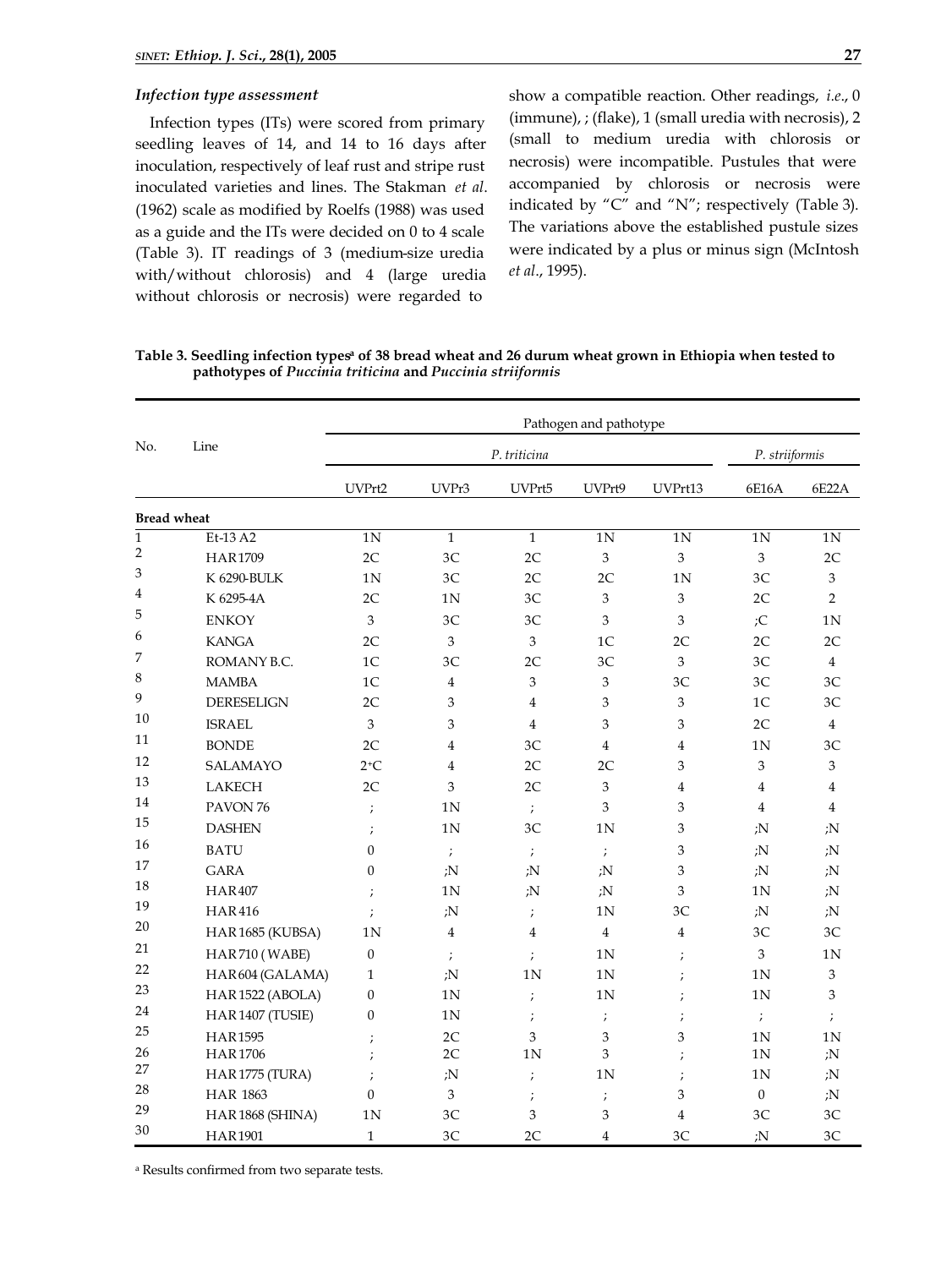# **Table 3. (Contd).**

|             | Entry                            | Pathogen and pathotype                                          |                                                                 |                                                                 |                           |                           |                            |                                                                                                   |  |
|-------------|----------------------------------|-----------------------------------------------------------------|-----------------------------------------------------------------|-----------------------------------------------------------------|---------------------------|---------------------------|----------------------------|---------------------------------------------------------------------------------------------------|--|
| No.         |                                  |                                                                 |                                                                 | P. striiformis                                                  |                           |                           |                            |                                                                                                   |  |
|             |                                  | UVPrt2                                                          | UVPr3                                                           | UVPrt5                                                          | UVPrt9                    | UVPrt13                   | 6E16A                      | 6E22A                                                                                             |  |
| 31          | <b>HAR1920</b>                   | $\boldsymbol{0}$                                                | $\cdot$                                                         | $\boldsymbol{\dot{}}$                                           | $\ddot{ }$                | $\cdot$                   | $\boldsymbol{0}$           | $\ddot{ }$                                                                                        |  |
| 32<br>33    | <b>HAR2192</b><br><b>HAR2501</b> | $\boldsymbol{0}$<br>1 <sub>N</sub>                              | ; $N$<br>3C                                                     | $\cdot$                                                         | 1N                        | 1 <sub>N</sub>            | ;N                         | ;                                                                                                 |  |
| 34          | <b>HAR2508</b>                   | $\mathbf{0}$                                                    | 1 <sub>N</sub>                                                  | 4<br>$\cdot$                                                    | 3<br>$\cdot$              | 3<br>3                    | 4<br>$\cdot$               | 4<br>$\ddot{ }$                                                                                   |  |
| 35          | <b>HAR2534</b>                   | $\boldsymbol{0}$                                                | $\cdot$                                                         | $\cdot$                                                         | ;                         | ;                         | ; $N$                      | $\ddot{ }$                                                                                        |  |
| 36          | <b>HAR2536</b>                   | $\boldsymbol{0}$                                                | $\cdot$                                                         | $\cdot$                                                         | $\cdot$                   | $\cdot$                   | ;N                         | ; $N$                                                                                             |  |
| 37          | <b>HAR2561</b>                   | $\cdot$                                                         | $\ddot{ }$                                                      | ;N                                                              | $\cdot$                   | ;                         | $\cdot$                    | ;N                                                                                                |  |
| 38          | <b>HAR2563</b>                   | $\boldsymbol{0}$                                                | 1 <sub>N</sub>                                                  | $\ddot{ }$                                                      | ;                         | $\cdot$                   | $\ddot{ }$                 | ; $N$                                                                                             |  |
| Durum wheat |                                  |                                                                 |                                                                 |                                                                 |                           |                           |                            |                                                                                                   |  |
| 39          | $E-26$                           | $\cdot$                                                         | 3C                                                              | 1 <sup>N</sup>                                                  | 3                         | 3                         | 3C                         | 4                                                                                                 |  |
| 40          | DZ-114-08                        | $\cdot$                                                         | 1 <sub>N</sub>                                                  | 1 <sub>N</sub>                                                  | 1 <sub>N</sub>            | $\cdot$                   | 1 <sub>N</sub>             | 2C                                                                                                |  |
| 41          | AL-138                           | $\boldsymbol{0}$                                                | 1 <sub>N</sub>                                                  | $\boldsymbol{0}$                                                | $\cdot$                   | $\cdot$                   | $\ddot{ }$                 | $\ddot{ }$                                                                                        |  |
| 42          | $AL-69$                          | $\cdot$                                                         | 1 <sub>N</sub>                                                  | ;N                                                              | $\cdot$                   | ;                         | ; $N$                      | $\ddot{ }$                                                                                        |  |
| 43          | CADU#17                          | $\overline{4}$                                                  | $\overline{4}$                                                  | 4                                                               | $\overline{4}$            | $\overline{4}$            | $\overline{4}$             | 4                                                                                                 |  |
| 44          | <b>BAHIRSEDED</b>                | 3                                                               | 4                                                               | 3                                                               | $\overline{4}$            | 3                         | 3C                         | 4                                                                                                 |  |
| 45          | <b>BOOHAI</b>                    | 3                                                               | 3                                                               | 3                                                               | $\overline{4}$            | ;N                        | 3C                         | 3C                                                                                                |  |
| 46          | <b>BOOHAI</b> "S"                | ;N                                                              | ; $N$                                                           | $\ensuremath{\mathbf{3}}$                                       | ;N                        | ;                         | 3                          | $\boldsymbol{\cdot}$                                                                              |  |
| 47          | <b>FOKA</b>                      | $\cdot$                                                         | ;<br>$% \left( \left\langle \cdot ,\cdot \right\rangle \right)$ | ;<br>$% \left( \left\langle \cdot ,\cdot \right\rangle \right)$ | ;                         | $\cdot$                   | 3C                         | ; $% \left( \sum_{i=1}^{N} \delta _{i}^{i}\delta _{i}^{i}\right) =\delta _{i}^{+}\delta _{i}^{+}$ |  |
| 48          | Kilinto                          | ;<br>$% \left( \left\langle \cdot ,\cdot \right\rangle \right)$ | 3                                                               | ;<br>$% \left( \left\langle \cdot ,\cdot \right\rangle \right)$ | $\cdot$                   | $\cdot$                   | 3C                         | $\boldsymbol{\cdot}$                                                                              |  |
| 49          | LD-357                           | ;N                                                              | 2C                                                              | ;N                                                              | $\cdot$                   | ;N                        | 3C                         | $\cdot$                                                                                           |  |
| 50          | <b>QUAMI</b>                     | ;N                                                              | ; $N$                                                           | ; $N$                                                           |                           | ;N                        | 3C                         |                                                                                                   |  |
| 51          | TOB-66                           | $\ddot{ }$                                                      | $\ddot{ }$                                                      | 1 <sub>N</sub>                                                  | $\cdot$<br>$\cdot$        | 3                         | 3C                         | $\ddot{ }$<br>$\ddot{ }$                                                                          |  |
| 52          | FETAN(TOP-2)                     | 1 <sub>N</sub>                                                  | 3                                                               | 4                                                               | 3                         | $\cdot$                   | 2C                         | 2C                                                                                                |  |
| 53          | DZ-393-4                         | 2C                                                              | 4                                                               | 4                                                               | 2C                        | 3                         | 3C                         | ; $% \left( \sum_{i=1}^{N} \delta _{i}^{i}\delta _{i}^{i}\right) =\delta _{i}^{+}\delta _{i}^{+}$ |  |
| 54          | DZ-2023                          | ;N                                                              | $\mathbf{0}$                                                    | ; $N$                                                           | ; $N$                     | ;N                        | 3C                         | $\ddot{ }$                                                                                        |  |
| 55          | DZ-1691                          | $\ddot{ }$                                                      | ;N                                                              | ; $N$                                                           | ; $N$                     | ; $N$                     | 3C                         | $\ddot{ }$                                                                                        |  |
| 56          | DZ-2085 (ASASSA)                 | 3                                                               | 3                                                               | 4                                                               | 3                         | 3                         | $\overline{4}$             | 4                                                                                                 |  |
|             | DZ-1050                          |                                                                 | 2C                                                              | 3                                                               | 2C                        |                           | 3C                         | 3C                                                                                                |  |
| 57          |                                  | 1 <sub>N</sub>                                                  |                                                                 |                                                                 |                           | ;N                        |                            |                                                                                                   |  |
| 58          | DZ-1052                          | 1 <sub>N</sub>                                                  | 3C                                                              | 4                                                               | ; $N$                     | 1 <sub>N</sub>            | 3C                         | 4                                                                                                 |  |
| 59          | <b>GERARDO</b>                   | 1N                                                              | 3C                                                              | $\ensuremath{\mathbf{3}}$                                       | 2C                        | 2C                        | 3C                         | 3C                                                                                                |  |
| 60          | COCORIT <sub>71</sub>            | $\cdot$                                                         | 3                                                               | 2C                                                              | 1 <sub>N</sub>            | ; $N$                     | $\cdot$                    | 3C                                                                                                |  |
| 61          | DZ-575                           | 1 <sub>N</sub>                                                  | 1 <sub>N</sub>                                                  | 3C                                                              | 1 <sub>N</sub>            | ;N                        | 3C                         | 3C                                                                                                |  |
| 62          | DZ-1640                          | $\,1\,$                                                         | $2\mathrm{C}$                                                   | $3\mathrm{C}$                                                   | $2\mathrm{C}$             | 3                         | $\ddot{ }$                 | $3\mathrm{C}$                                                                                     |  |
| 63          | DZ-966                           | 1 <sub>N</sub>                                                  | $\,3$                                                           | $\mathfrak{Z}$                                                  | $1\mathrm{N}$             | 3                         | $2\mathrm{C}$              | $2\mathrm{C}$                                                                                     |  |
| 64          | DZ-1928-2                        | 2C                                                              | 3C                                                              | $\overline{4}$                                                  | $\,3$                     | 3                         | 3C                         | 3C                                                                                                |  |
|             | <b>Supplemental lines</b>        |                                                                 |                                                                 |                                                                 |                           |                           |                            |                                                                                                   |  |
| 65          | RL 6003                          | $\ddot{ }$                                                      | $\bf 4$                                                         | $1\mathrm{N}$                                                   | $\mathfrak{Z}$            | $\ensuremath{\mathbf{3}}$ |                            |                                                                                                   |  |
| 66          | RL 6002                          | $\mathfrak{Z}$                                                  | 1 <sub>N</sub>                                                  | $\mathfrak{Z}$                                                  | 3                         | 1 <sub>N</sub>            |                            |                                                                                                   |  |
| 67          | Thew                             | 1 <sub>N</sub>                                                  | $\sqrt{2}$                                                      | $\overline{4}$                                                  | $\overline{4}$            | 1 <sub>N</sub>            |                            |                                                                                                   |  |
| 68          | Gamtoos                          | $\ddot{ }$                                                      | ;N                                                              | $\cdot$                                                         | $1N$                      | $\ensuremath{\mathbf{3}}$ |                            |                                                                                                   |  |
| 69          | Morocco                          | $2$ ^{\circ}C                                                   | $\boldsymbol{4}$                                                | $\overline{4}$                                                  | $\ensuremath{\mathbf{3}}$ | $\ensuremath{\mathbf{3}}$ | $\overline{4}$             | $\overline{4}$                                                                                    |  |
| 70          | Reichersberg 42                  |                                                                 |                                                                 |                                                                 |                           |                           | ;N                         | $3\mathrm{C}$                                                                                     |  |
| 71          | Heines Peko                      |                                                                 |                                                                 |                                                                 |                           |                           |                            | 3                                                                                                 |  |
| 72          | Chinese 166                      |                                                                 |                                                                 |                                                                 |                           |                           | $\ddot{ }$<br>$\mathbf{0}$ | ;N                                                                                                |  |
|             |                                  |                                                                 |                                                                 |                                                                 |                           |                           |                            |                                                                                                   |  |
| 73          | Heines Kolben                    |                                                                 |                                                                 |                                                                 |                           |                           | 3C                         | 3                                                                                                 |  |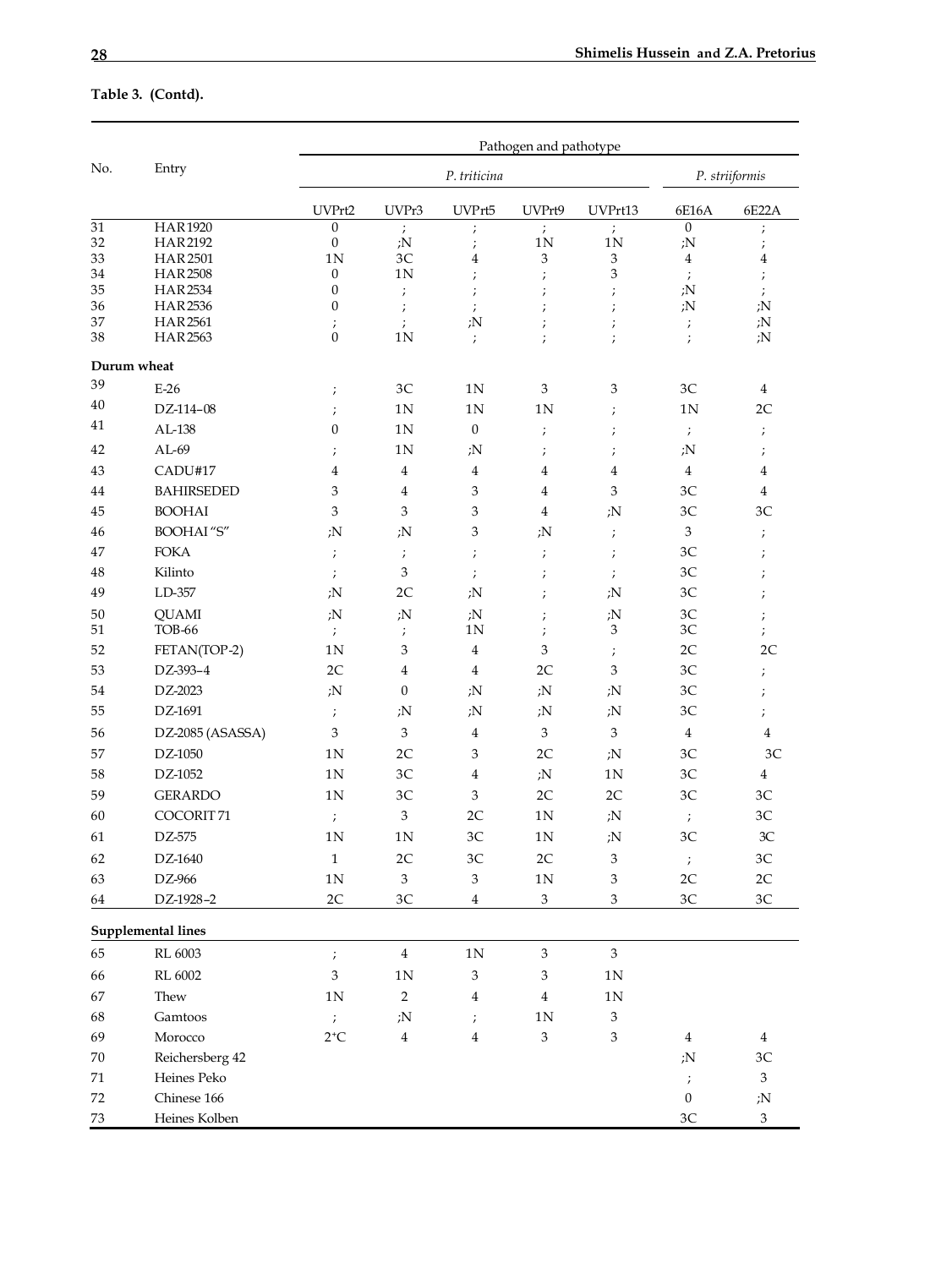## **RESULTS**

# *Selection for leaf rust resistance*

Infection types of both bread wheat and durum wheat varieties and lines against five *P. triticina* are summarized in Table 3. The result indicated that 20 lines had resistance reactions to the pathotypes (ITs <2+). The varieties and lines included Et-13, HAR 710 (Wabe), HAR 604 (Galama), HAR 1522 (Abola), HAR 1407 (Tusie), HAR 1775 (Tura), HAR 1920, HAR 2192, HAR 2534, HAR 2536, HAR 2561, HAR 2563, DZ-114–08, AL-138, AL-69, Foka, LD-357, Quami, DZ-2023, and DZ-1691. The first 12 lines are bread wheat and the remaining durum wheat. Bread wheat varieties and lines including Enkoy and Israel and durum wheat Cadu#17, Bahirseded, and DZ-2085 (Assasa) were susceptible to all the leaf rust pathotypes ( $ITs > 2^+$ ) similar to the susceptible standard 'Morocco'. The remaining 39 varieties and lines expressed heterogeneous reaction types to one or four of the pathotypes. UVPrt13 was relatively the most aggressive pathotype to the tested materials. Fifty percent of tested lines showed susceptible reactions to the pathotype. This pathotype was remarkably more aggressive to the bread wheat varieties and lines than durum wheat. Pathotypes UVPrt3 and UVPrt5 were the most aggressive to durum lines to which 50% were susceptible. Leaf rust pathotype UVPrt2 was the least aggressive. Only about 11% of tested lines (three bread wheat and four durum wheat lines) displayed susceptible reactions to pathotype UVPrt2.

#### *Selection for stripe rust resistance*

The seedling reactions of 64 wheat varieties and lines tested against two pathotypes of stripe rust are presented in Table 3. Twenty-one bread wheat lines [Et-13, K 6295-4A, Enkoy, Kanga, Dashen, Batu, Gara, HAR 407, HAR 416, HAR 1407 (Tusie), HAR 1595 (MAGAL), HAR 1706, HAR 1775 (Tura), HAR 1863, HAR 1920, HAR 2192, HAR 2508, HAR 2534, HAR 2536, HAR 2561, HAR 2563] and five durum lines [DZ-114–08, AL-138, AL-69, Fetan, D-Z695] expressed resistant reactions. Eight bread wheat lines (Romany B.C., Mamba, Salamayo, Laketch, Pavon 76, HAR 1685 (Kubsa), HAR 1868 (Shina), and

HAR 2501) and 10 durum wheat (E-26, Cadu#17, Bahirseded, Boohai, DZ-2085 (Assasa), DZ-1050, DZ10-52, Gerardo, DZ-575, DZ-1928-2) were uniformly susceptible to the two pathotypes. Both stripe rust pathotypes were virulent to 50% of tested varieties and lines (Table 3). Pathotype 6E16A was more aggressive to durum wheat than bread wheat. Cadu#17, Bahirseded and DZ-2085 (Assasa) had susceptible reactions similar to 'Morocco' (Table 3).

Twelve of the tested varieties and lines had resistance against five leaf rust and two stripe rust pathotypes of South African origin. These lines include Et-13, HAR 1407 (Tusie), HAR 1775 (Tura), HAR 1920, HAR 2192, HAR 2534, HAR 2536, HAR 2561, HAR 2563, DZ-114-08, AL-138, and AL-69. The first nine are bread wheat and the last three durum wheat. The bread wheat varieties and lines identified with resistance are either released or candidates for large area productions. The resistant durum lines are landraces, which are largely grown in Ethiopia.

# **DISCUSSION**

Sixty-four Ethiopian grown bread and durum wheat were tested under controlled glasshouse conditions to study leaf rust and stripe rust seedling resistance. Nine bread wheat varieties and lines {Et-13 A2, HAR 1407 (Tusie), HAR 1775 (Tura), HAR 1920, HAR 2192, HAR 2534, HAR 2536, HAR 2561 and HAR 2563} and three durum varieties and lines (DZ-114–08, AL-138 and AL-69) possess resistance to five leaf and two stripe rust pathotypes recurring in South Africa. Except line Et-13 A2 that was released in 1981 others including HAR 1407, HAR 1775, HAR 1920, and HAR 2536 were recent releases. Bread wheat varieties and lines HAR 2192, HAR 2534, HAR 2561, and HAR 2563 are advanced or recent releases and currently expressed adequate resistance. The tetraploid landraces DZ-114–08, AL-138 and AL-69 displayed resistant reactions.

The result indicated that bread wheat variety K 6290-bulk possessed resistance to four leaf rust pathotypes except UVPrt3. This line was developed from crosses with variety Mayo. Mayo 52 and 54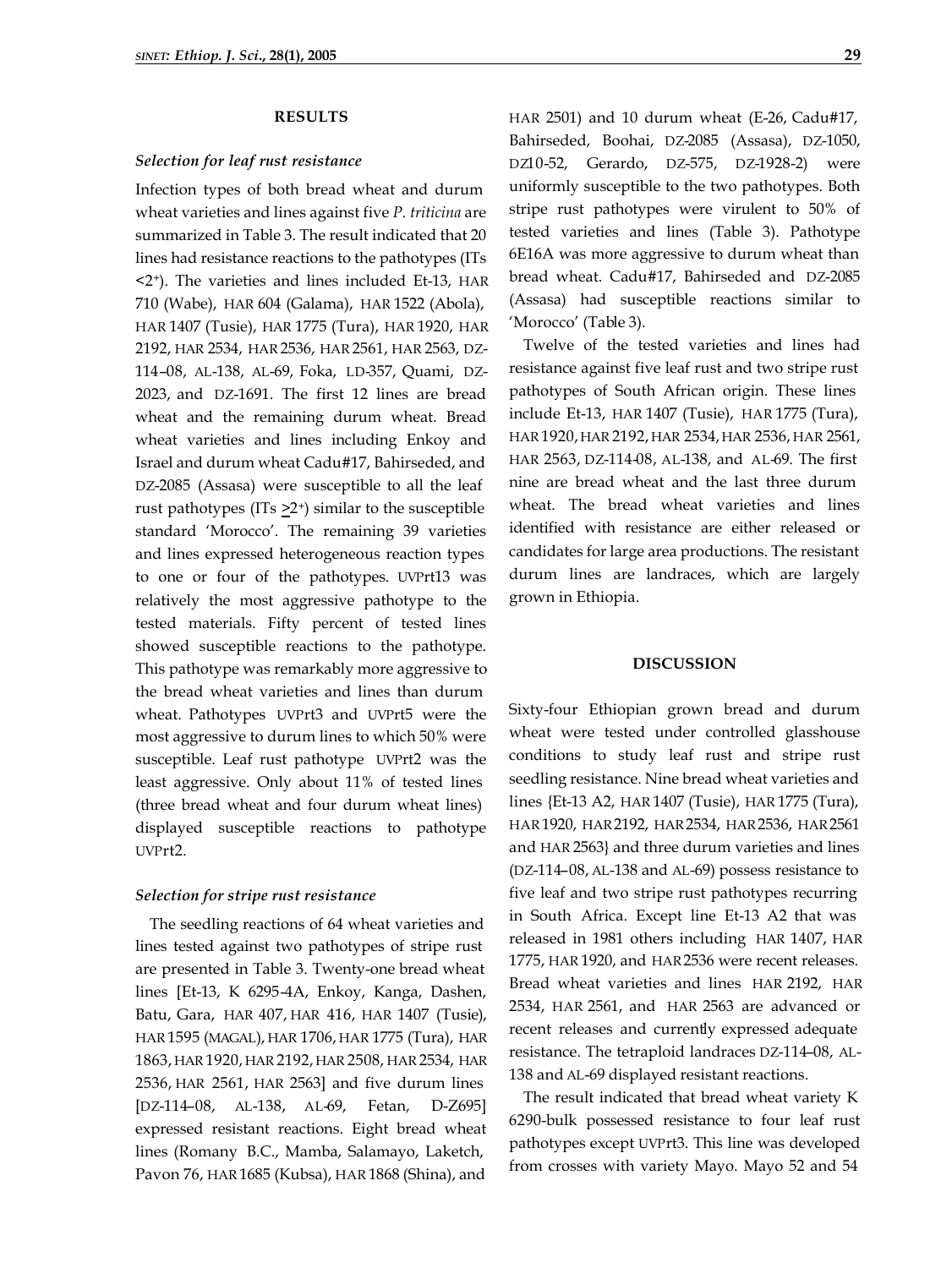were reported to carry *Lr10* by Anderson (1961). Further, HAR 2563 was considerably resistant to the studied pathotypes. Singh (1992) reported Jupateco, one of the progenitors of this line, as carrier of *Lr17a* and *Lr27.* Singh and Rajaram (1994) described Jupateco carrying *Yr18*, which might have conferred stripe rust resistance in HAR 2563. Et-13 A2 showed resistance against the two stripe rust pathotypes. The pedigree of line Et-13 A2 indicates that Enkoy is one of its progenitors. Ayele Badebo *et al*. (1990) identified Enkoy with *Yr3*. Presently Enkoy is found resistant towards both stripe rust pathotypes. The current study has also identified Dashen to be resistant to the two stripe rust pathotypes. This variety was the result of crosses to Veery#5 reported to carry *Yr7* and *Yr9* by Dubin *et al*. (1989). Dashen also expressed resistance reactions to UVPrt2, UVPrt3 and UVPrt9 owing to the presence of *Lr9* descended from variety Veery (Merker, 1982). Variety HAR 1407 (Tusie) has shown resistance reactions to both stripe rust pathotypes. One of the parents of HAR 1407 is Maris Dove that carries *Yr6* (McIntosh *et al*., 1998).

There is no earlier report that described durum landraces DZ-114–08, AL-138 and AL-69 as a source of leaf rust or stripe rust resistance. Therefore, the lines could be considered as sources of resistance to increase the genetic diversity in breeding programs. Landraces of wheat are considered as a primary genepool (Friebe *et al*., 1996) to enhance genetic variation in bread wheat (*Triticum aestivum* L., AABBDD, 2n=6x=42). Wheat landraces from Ethiopia have been reported as valuable genetic resources because of their rust resistance, long coleoptile, short culm, low tillering, early maturity and drought resistance (Perrino and Porceddu, 1990). There are also evidences that suggest the presence of considerable level of resistance among Ethiopian wheat germplasm that could be selected for strategic breeding for rust resistance (Tesfaye Tessema, 1987; Ayele Badebo *et al*., 1990).

The study concluded that a considerable level of seedling plant resistance is available from Ethiopian grown wheat varieties and lines when tested by known leaf rust and stripe rust pathotypes presently recurring in South Africa. Since the two countries fall in the same

epidemiological zone of wheat rusts (Knott, 1989) the information could be useful to wheat rust researchers. It is worthwhile, however, to note a possible occurrence of virulence shifts from area to area within a zone. This could be attributed by differences in the predominant cultivars grown in these areas that may carry different genes for resistance. Consequently it is required to make detailed studies by including the prevailing rust pathotypes of Ethiopian origin and using diverse germplasm as well as standard differential lines. Further, it is imperative to examine adult-plant resistance as it is a common source of durable resistance.

#### **ACKNOWLEDGEMENTS**

The Department of Plant Pathology, University of the Free State (South Africa) is sincerely acknowledged for providing facilities, supplemental lines and rust pathotypes. Dr. Tadesse Dessalegn is thanked for supplying Ethiopian grown wheat varieties and lines.

#### **REFERENCES**

- 1. Anderson, R.G. (1961). The inheritance of leaf rust resistance in seven varieties of common wheat. *Canadian Journal of Plant Science* **41**:342–359.
- 2. Ayele Badebo, Stubbs, R.W., van Ginkel, M. and Getinet Gebeyehu (1990). Identification of resistance genes to *Puccinia striformis* in seedlings of Ethiopian and CIMMYT common wheat varieties and lines. *Netherlands Journal of Plant Pathology* **96**:199–210.
- 3. Bariana, H.S. and McIntosh, R.A. (1993). Cytogenetic studies in wheat XV. Chromosome location of rust resistance genes in VPM1. *Genome* **36**:476– 482.
- 4. Dagnachew Yirgou (1967). *Plant diseases of common economic importance in Ethiopia*. Haile Sellasie I University, Debre Zeit, Ethiopia, pp. 10–11.
- 5. Das, M.K., Rajaram, S., Mundt, C.C. and Kronstad, W.E. (1992). Inheritance of slow-rusting resistance to leaf rust of wheat. *Crop Science* **32**:1452– 1456.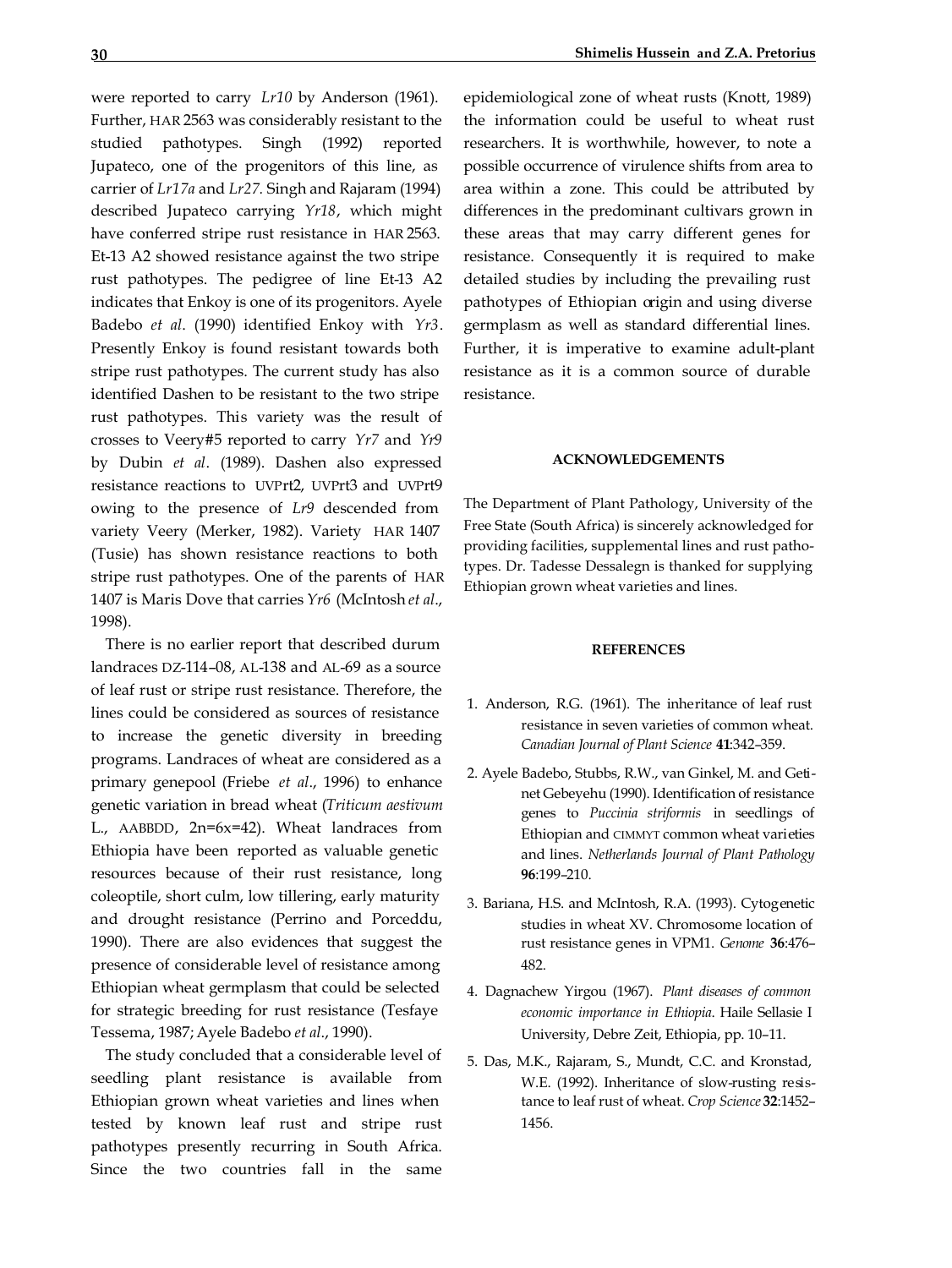- 6. Dubin, H.J., Johnson, R. and Stubbs, R.W. (1989). Po stulated genes to stripe rust in selected CIMMYT and related wheats. *Plant Disease* **73**:472–475.
- 7. Dyck, P.L. and Samborski, D.J. (1982). The inheritance of resistance to *Puccinia recondita* in a group of common wheat cultivars. *Canadian Journal of Genetics and Cytology* **24**:273–283.
- 8. Eshetu Bekele (1985). A review of research on diseases of barley, tef and wheat in Ethiopia. In: *A Review of Crop Protection Research in Ethiopia*, pp. 79 –107, (Tsedeke Abate, ed.) Institute of Agricultural Research, Ethiopia.
- 9. Flor, H.H. (1942). Inheritance of pathogenicity in *Melampsora lini. Phytopathology* **32**:653–669.
- 10. Friebe, B., Jiang, J., Raupp, W.J., McIntosh, R.A. and Gill, B.S. (1996). Characterization of wheat-alien translocations conferring resistance to diseases and pests: current status. *Euphytica* **91**:59–87.
- 11. Harlan, J.R. (1969). Ethiopia: a centre of diversity. *Economic Botany* **23**:309–314.
- 12. Harlan, J.R. (1992). *Crops and Man*, 2nd ed. American Society of Agronomy Inc., Crop Science Society of America, Inc., Madison, USA.
- 13. Knott, D.R. (1989). *The Wheat Rusts - Breeding for Resistance*. Springer-Verlag, Germany.
- 14. Loegering, W.Q. (1978). Current concepts in interorganismal genetics. *Annual Review of Phytopathology* **16**:275–296.
- 15. Loegering, W.Q. (1985). Genetics of the pathogenhost associations. **In**: *The Cereal Rusts*. Vol. I., pp. 165–190, (Bushnell, W.R. and Roelfs, A.P., eds). Academic Press, New York.
- 16. McIntosh, R.A., Friebe, B., Jiang, J., The, D. and Gill, B.S. (1995). Chromosomal location of a new gene for resistance to leaf rust in a Japanese wheat-rye translocation line. *Euphytica* **82**:141– 147.
- 17. McIntosh, R.A., Hart, G.E., Devos, K.M. Gale, M.D. and Rogers, W.J. (1998). Catalogue of gene symbols for wheat, Vol. 5. **In**: *Proceedings of the 9th International Wheat Genetics Symposium*, pp. 134– 139,. (Slinkard, A.E., ed.) University Extension Press, University of Saskatchewan, Saskatoon, Canada.
- 18. McIntosh, R.A., Yamazaki, Y., Devos, K.M., Dubcovsky, J., Rogers, J. and Apples, R. (2003). *MacGene 2003, Catlaogue of Gene Symbols for Wheat, Compact Disc*, 10th International Wheat Genetics Symposium, Rome, Italy.
- 19. Merker, A. (1982). "Veery" a CIMMYT spring wheat with the 1B/1R chromosome translocation. *Cereal Research Communications* **10**:105–106.
- 20. Murray, G.M., Ellison, P.J., Watson, A. and Cullis, B.R. (1994). The relationship between wheat yield and stripe rust as affected by length of epidemic and temperature at the grain development stage in some Australian wheats. *Plant Pathology* **43**:215–222.
- 21. Perrino P, and Porceddu, E. (1990). Wheat genetic resources in Ethiopia and the Mediterranean region. **In:** *Wheat genetic resources: meeting diverse needs*, p.p. 161–178, (Srivastava, J.P. and Damania, A.B., eds). John Wiley and Sons, Chichester.
- 22. Raupp, W.J., Singh, S., Brown-Guedira, G.L., and Gill, B.S. (2001). Cytogenetic and molecular mapping of the leaf rust resistance gene *Lr39* in wheat. *Theoretical and Applied Genetics* **102**:347– 352**.**
- 23. Roelfs, A.P. (1988). Genetic control of phenotypes in wheat stem rust. *Annual Review of Phytopathology* **26**:351–367.
- 24. Sawhney, R.N., Sharma, J.B. and Sharma, D.N. (1992). Genetic diversity for adult plant resistance to leaf rust (*Puccinia recondita*) in near-isogenic lines and Indian wheats. *Plant Breeding* **109**:248– 254.
- 25. Sayre, K.D., Singh, R.P., Huerta-Espino, J. and Rajaram, S. (1998). Genetic progress in reducing losses to leaf rust in CIMMYT-derived Mexican spring wheat cultivars. *Crop Science* **38**:654–659.
- 26. Singh, R.P. (1992). Association between gene *Lr34* for leaf rust resistance and leaf tip necrosis in wheat. *Crop Science* **32**:874–878.
- 27. Singh, R.P. and Rajaram, S. (1994). Genetics of adult plant resistance to stripe rust in ten common wheats. *Euphytica* **72**:1–7.
- 28. Stakman, E.G., Stewart, D.M. and Loegering, W.Q. (1962). Identification of physiological races of *Puccinia graminis* var. *tritici.* U.S. Department of Agriculture. Agricultural Research Service E-617.
- 29. Tesfaye Tessema (1987). Durum wheat breeding in Ethiopia. **In**: *Fifth Regional Wheat Workshop for Eastern, Central, Southern Africa and the Indian Ocean*, (van Ginkel, M. and Tanner, D.G. eds). CIMMYT, Mexico, DF.